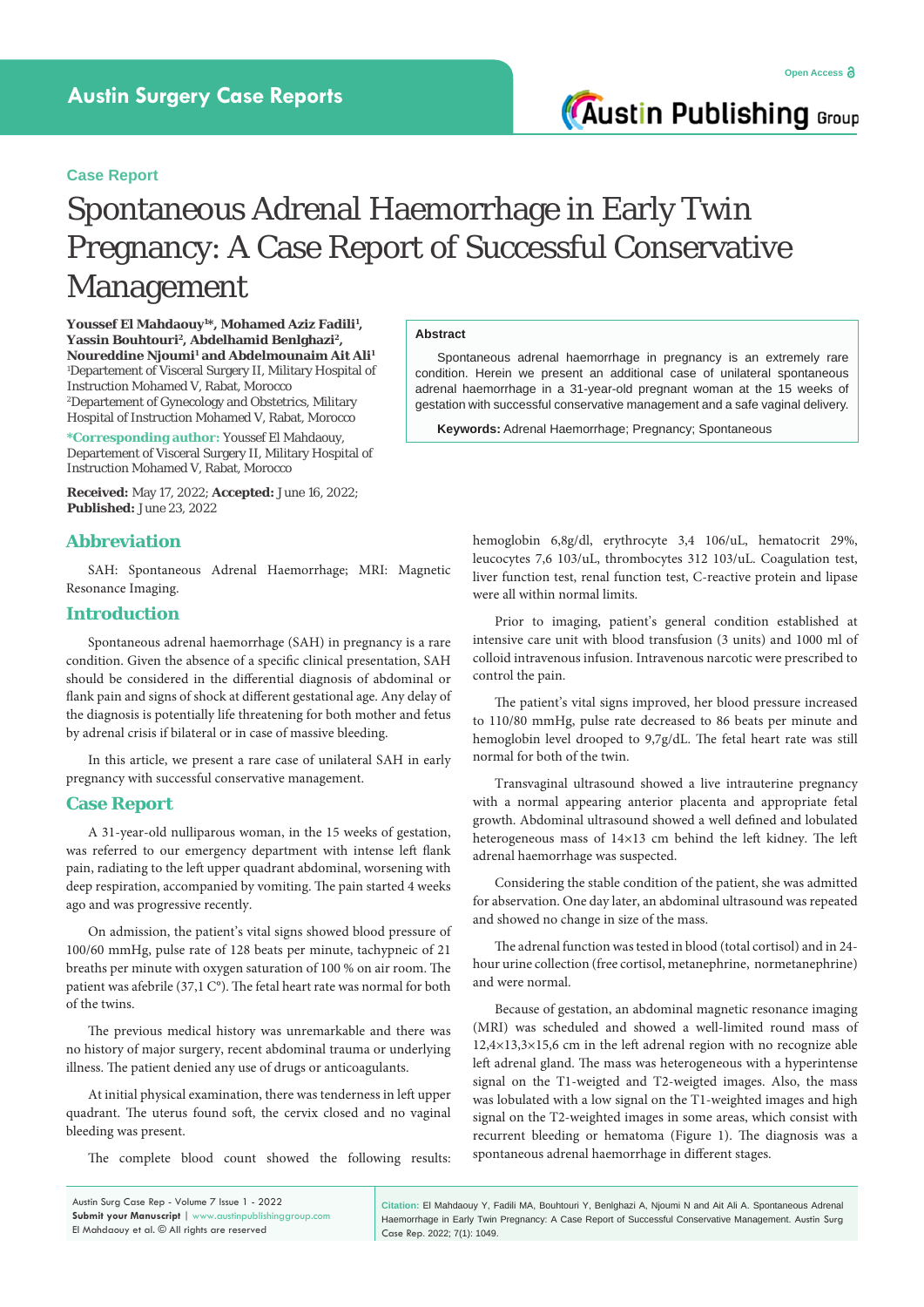

**Figure 1:** MRI results of left adrenal hemorrhage.

The patient was monitored with serial hemoglobin assessment and remained clinically stable. After 12 days, she was discharged with no change in size of the adrenal hematoma on abdominal ultrasound.

The abdominal ultrasound was carried out every month which showed a progressive decrease in size of the hematoma with no other abnormalities. The main concern was the risk of re-bleeding, and there is no consensus regarding the mode of delivery.

Based on patient's preference, she returned at 37 weeks of gestation, for induction of labor. She had an uncomplicated vaginal delivery of two females neonates in good health. She recovered well and she was discharged 3 days later with an interval imaging study to assess the complete resolution of the adrenal hematoma. Also, a serial hemoglobin measurement as well as assessment of adrenal function were planned.

# **Discussion**

Autopsy figures for adrenal haemorrhage from all causes range from 0.14% to 1.1%. [1,2] The incidence in pregnancy is unknown [1-3].

The causes of adrenal haemorrhage include mainly sepsis, trauma, anticoagulation or coagulopathy such as antiphospholipid syndrome, major surgery, adrenal adenoma or neoplasma, severe stress and pregnancy [1].

Only a few cases of adrenal haemorrhage in pregnancy have been reported at different gestational ages. Pregnancy related condition that could increase the risk of mostly bilateral adrenal rupture is preeclampsia, spontaneous abortion, antepartum or postpartum haemorrhage [1]. Uncomplicated pregnancy is rarely associated with unilateral adrenal haemorrhage [1,3].

A mechanism of SAH is mostly thought to be adrenal vascular rupture and central venous thrombosis. [3,4] The high-risk factors of increased arterial blood supply to adrenal gland with limited veinous drainage, physiological adrenal cortex hyperplasia and hypercoagulative status during pregnancy may cause haemorrhage  $[1,2]$ .

SAH can be asymptomatic or symptoms can be non-specific in pregnancy, and should be considered in the differential diagnosis of abdominal or flank pain at different gestational age, because, if unrecognized, it may lead rapidly to death for both mother and fetus by adrenal insufficiency or in case of massive blood loss [1,2,6].

The standard laboratory evaluation is not helpful in establishing the diagnosis [1].

The abdominal ultrasound, typically the first imaging study in pregnancy, can suggest an adrenal haemorrhage (heterogeneous mass in the adrenal region), but the MRI is the most accurate imaging modality for the diagnosis and is needed to exclude an underlying lesions such as pheochromocytoma as the cause of the haemorrhage which may require surgical resection [1,5,6].

Surgical, interventional and conservative treatments are the main management of SAH in pregnancy, which depends upon the age of gestation, amount of bleeding, imaging findings and adrenal function.

Surgical intervention may be warranted in an unstable patient, in massive haemorrhage or when an underlying carcinoma is suspected [1,5]. Radiological intervention can also be a viable alternative in patients who are unstable or medically unfit for major surgery. If the haemorrhage is less severe and the patient is hemodynamically stable, the conservative management can be appropriate during pregnancy [1,6].

Preterm delivery may be indicated if a patient is unstable, worsening or if adrenal haemorrhage is associated with severe preeclampsia or eclampsia [6].

There is scant literature available on optimal mode of delivery, but in a stable patient, vaginal delivery can be safely undertaken as demonstrated in the reported case [6].

Surveillance in the postpartum period is required in all cases, because the stress of delivery could cause recurent adrenal haemorrhage.

# **Conclusion**

During pregnancy, SAH is a very rare condition and potentially fatal. The management is multidisciplinary. An expectant management may be adequate in stable patients, with minimal risk for patient and fetus.

#### **References**

- 1. [Keizer AL, Peters LW, de Vries C, Smets YFC, et al. Spontaneous adrenal](https://casereports.bmj.com/content/2013/bcr-2012-008062)  [haemorrhage in early pregnancy. BMJ Case Reports. 2013; 2013: bcr](https://casereports.bmj.com/content/2013/bcr-2012-008062)  [2012008062.](https://casereports.bmj.com/content/2013/bcr-2012-008062)
- 2. [Patel E, Zill-E-Huma R, Semertzidou. Spontaneous adrenal haemorrhage](https://casereports.bmj.com/content/15/5/e246240)  [in pregnancy and review of the literature. BMJ Case Reports. CP 2022;15:](https://casereports.bmj.com/content/15/5/e246240)  [e246240.](https://casereports.bmj.com/content/15/5/e246240)
- 3. Anagnostopoulos A, Sharma S. Spontaneous adrenal haemorrhage in pregnancy. BMJ Case Rep. 2011; 2011: bcr 0720114496.
- 4. [Narin Nasiroglu Imga, Yasemin Tutuncu, Mazhar Muslum Tuna, Berçem](https://www.hindawi.com/journals/crim/2013/912494/)  [Ayçıçek Doğan, Dilek Berker, Serdar Guler. Idiopathic Spontaneous Adrenal](https://www.hindawi.com/journals/crim/2013/912494/)  [Hemorrhage in the Third Trimester of Pregnancy. Case Reports in Medicine.](https://www.hindawi.com/journals/crim/2013/912494/)  [2013; Article ID 912494.](https://www.hindawi.com/journals/crim/2013/912494/)